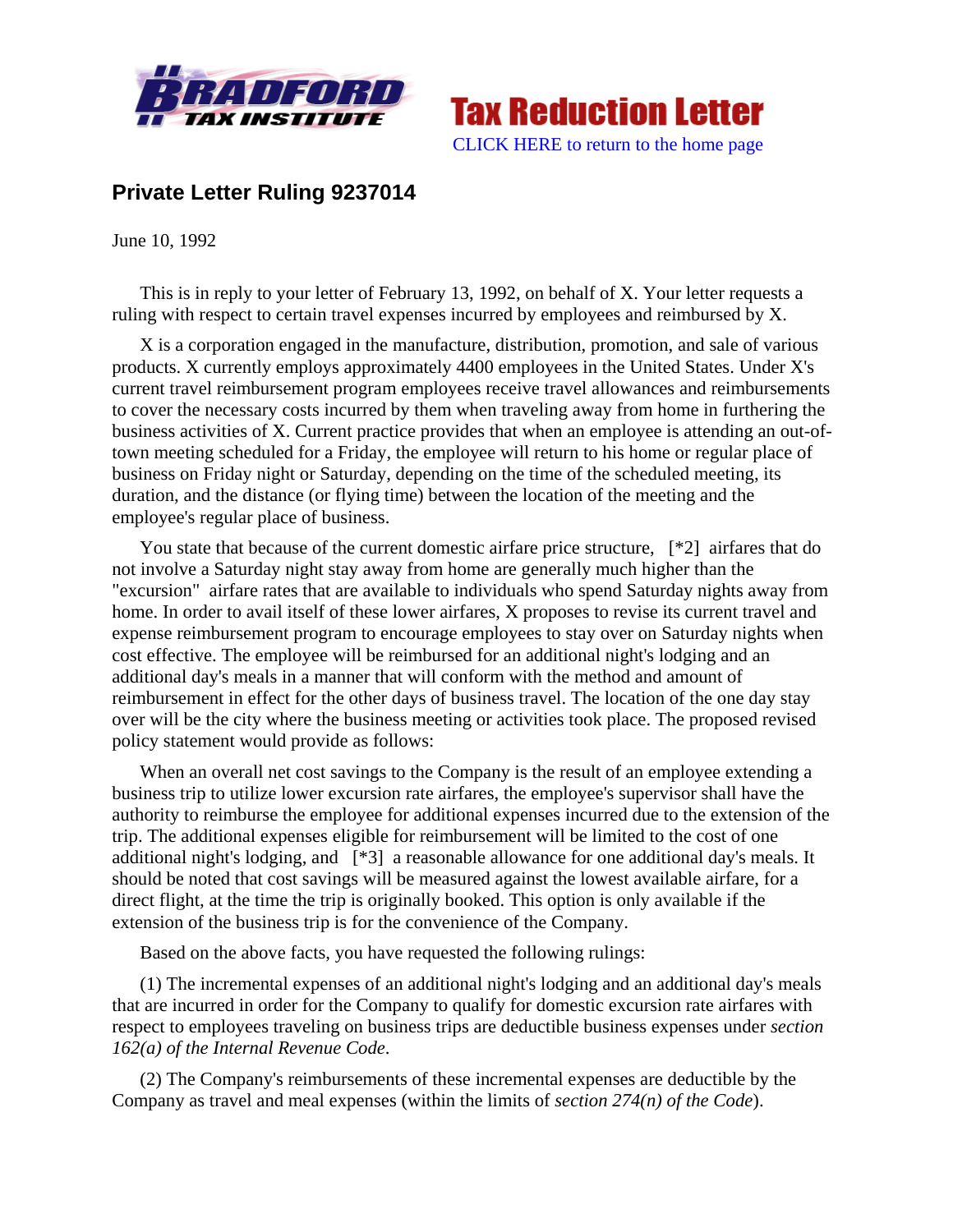(3) The Company is not required to report on the employees' Forms W-2 or to withhold or pay employment taxes on the travel expense reimbursements it provides for these incremental expenses that result in an overall net cost savings on the business trip.

*Section 162(a)(2) of the Code* provides for the deduction of all the ordinary [\*4] and necessary expenses paid or incurred during the taxable year in carrying on any trade or business, including travel expenses (including amounts expended for meals and lodging other than amounts that are lavish or extravagant under the circumstances) while away from home in the pursuit of a trade or business.

*Section 1.162-2(a) of the Income Tax Regulations* provides, in part, that only such traveling expenses as are reasonable and necessary in the conduct of the taxpayer's business and directly attributable to it may be deducted. If the trip is solely on business, the reasonable and necessary traveling expenses, including travel fares, meals and lodging, and expenses incident to travel are business expenses.

The phrase in the regulations refers to "reasonable and necessary" as distinguished from the "ordinary and necessary" terminology found in the statute. Ordinary and necessary expenses must be reasonable in amount, have a definite, reasonable purpose connected with the business and be calculated to accomplish the desired end. In *First National Bank of Omaha v. Commissioner, 276 F. Supp. 905 (D. Neb. 1967)*, the court stated that to determine whether the expenditures in question [\*5] are ordinary and necessary, the statutory standard tends to follow normal business practice. The words "ordinary and necessary" only become meaningful when viewed through a common sense test such as whether a hardheaded business person would have incurred such expenses under like circumstances.

In *Rev. Rul. 54-497, 1954-2 C.B. 75*, the Service held that when an employee is assigned to a temporary work location, and returns on nonworking days to his family, expenses incurred on such trips for travel between the employee's temporary duty station and his distant residence may be deducted to the extent such expenses do not exceed either (1) the otherwise deductible cost of meals and lodging had he remained at his temporary work location, or (2) the reasonable necessary expenses he would have incurred in traveling between such temporary place of employment and his principal post of duty.

X's revised policy provides for the payment of incremental expenses incurred, for the convenience of the employer, for the employee's one additional night's lodging and an additional day's meals at the temporary business location in order to qualify for the lower domestic excursion rate airfares. X's revised [\*6] policy pays for these incremental expenses only if the sum of the excursion airfare and the expense of the additional meals and lodging is less than the lowest available airfare (not involving a Saturday night stay) at the time the trip is originally booked. These incremental expenses are deductible business expenses under *section 162 of the Code*.

*Section 274(n)(1) of the Code* provides that the amount allowable as a deduction for (A) any expenses for food or beverages, and (B) any item with respect to an activity of a type generally considered to constitute entertainment, amusement, or recreation, or with respect to a facility used in connection with such activity, shall not exceed 80 percent of the amount of such expenses or item that would (but for this paragraph) be allowable as a deduction. X does not treat reimbursements or allowances for travel expenses incurred by its employees as additional compensation. Accordingly, X may deduct under *section 162(a)(2) of the Code*, subject to the limitation provided for in *section 274(n)*, the incremental expenses incurred by its employees under its revised policy.